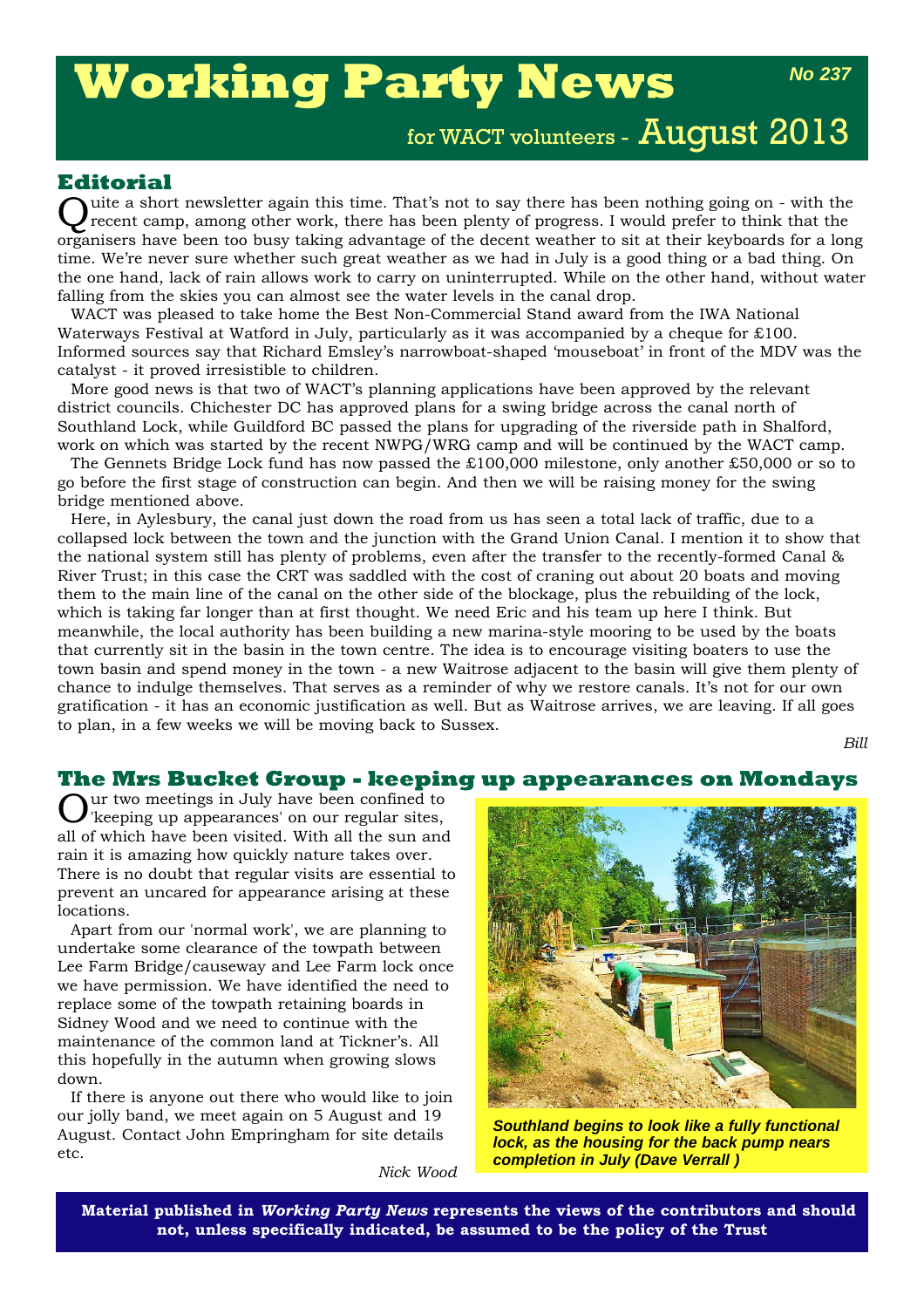#### **Summer Camp**

You needed to be a bit of a visionary to see this project as canal restoration or waterway recovery.  $\bf{I}$  Perhaps WRG should be renamed to the Waterway Creation Group. However, we spent a valuable week creating what will hopefully become a valued amenity for the local people of Shalford and Bramley. The canal will follow later and part of our new path will form the towpath along a section of the Cranleigh waters river that could be used for the navigation.

The team worked really hard to complete about 200m (out of a total length of 400m) of the 1.2m wide footpath, the whole of the zig zag ramp up to the cycleway at the northern end and the gabion abutments for a footpath bridge at the southern end. As usual the logistics were complex. We had to get 10-ton lorries to reverse off the A281 into a newly built compound to deliver Type 1 limestone, this then had to be loaded into two tonne dumpers for transport to the 'park' where new temporary access ramps had to be built down from the Sustrans cycleway. We had initial questions as to whether the cycleway bridge over the river would withstand our regular traversing - however, it seemed no worse for wear at the end of the week.

Building a footpath badly is easy. Building one neatly requires careful levelling, measuring, edging and rolling. We were fortunate therefore to have the services of JJ (Price) from Eric's team who had spent two weeks last year on the Montgomery Canal doing just what we needed at Shalford. He and his team of hard working and willing DoE volunteers stuck to their task for the whole week without complaint (with a bit of dumper and roller driving thrown in for light relief) and the result looks very good. Even on the section we've part completed there's more Type 1 and dust to apply in the forthcoming WACT camp.

Last year the weather on our camp was terrible and we hardly ventured out of doors after work. This year it was back to the real pleasures of a canal camp - returning to the hall after a hot exhausting day's work, grabbing a cold beer from the fridge and relaxing into a folding camp chair in the evening sunshine whilst awaiting a hot shower and the excellent food of our camp cook Sue. We also played rounders (with some creditable performances from some surprising people), took a trip on the canal and thrashed the locals in The Forresters pub quiz.

*Bill Nicholson*

#### **Thursday & Sunday Group - Southland and Northwards**

The TSG continues to work at Southland Lock and the area to the north, including Gennets Bridge Lock (the next one up). We also help out with the more construction-focused work on the operating section at Loxwood when needed.

**Join us:** The Thursday & Sunday Group generally meets at 09:30 at Southland; if you need directions please ring 07717 855340 for latest info.

*Eric Walker*

#### **Tickner's Heath Depot**

This month has seen the team here at Tickner's for once having a relatively quiet time. We have once again helped out the maintenance unit with a spot of fault diagnosis on their Suzuki outboard. This was pastures new for most of us, as it involved stripping the beast down and having a look at the rotor which supplies cooling water to the engine. It was in fact a much easier task than was first thought and the beastie was soon up and running properly.

At long last we managed to sort out the amount of aluminium at the depot and our logistics expert duly ferried the lot down to Muddles' and came back with a rather pleasing sum for the Trust's coffers.

| <b>Name</b>           | <b>Group/Project</b>         | Tel                                     | e-mail                         |
|-----------------------|------------------------------|-----------------------------------------|--------------------------------|
| <b>WACT Office</b>    | General enquiries            | 01403 752403                            | office@weyandarun.co.uk        |
| David Daniels         | Visiting working parties     | 01483 505566 Mon-<br>Thurs 8.30-12.30pm | support@weyandarun.co.uk       |
| <b>Michael Bates</b>  | Health & Safety Officer      | 07786 323515                            | michael_bates@weyandarun.co.uk |
| Eric Walker           | Loxwood Projects             | 07717 855340                            | tsg@weyandarun.co.uk           |
| Ray Pick              | <b>MidWeek Working Party</b> | 01483 272443                            | anne.pick@btinternet.com       |
| John Empringham       | Monday Group                 | 01483 562657                            | mondaygroup@weyandarun.co.uk   |
| <b>Kev Baker</b>      | Loxwood Link                 | 02380 861074                            | loxwoodlink@weyandarun.co.uk   |
| John Smith            | <b>Tickner's Depot</b>       | 01903 235790                            | depot@weyandarun.co.uk         |
| <b>Tony Clear</b>     | <b>Winston's Group</b>       | 01903 774 301                           | winstonsgroup@weyandarun.co.uk |
| <b>Keith Nichols</b>  | Hedge laying                 | 01403 753882                            | hedging@weyandarun.co.uk       |
| <b>Bill Nicholson</b> | Northern working parties     | 01844 343 369                           | bill@nwpg.org.uk               |
| <b>Bill Thomson</b>   | <b>Working Party News</b>    | 07777 668 928                           | bill_thomson@weyandarun.co.uk  |